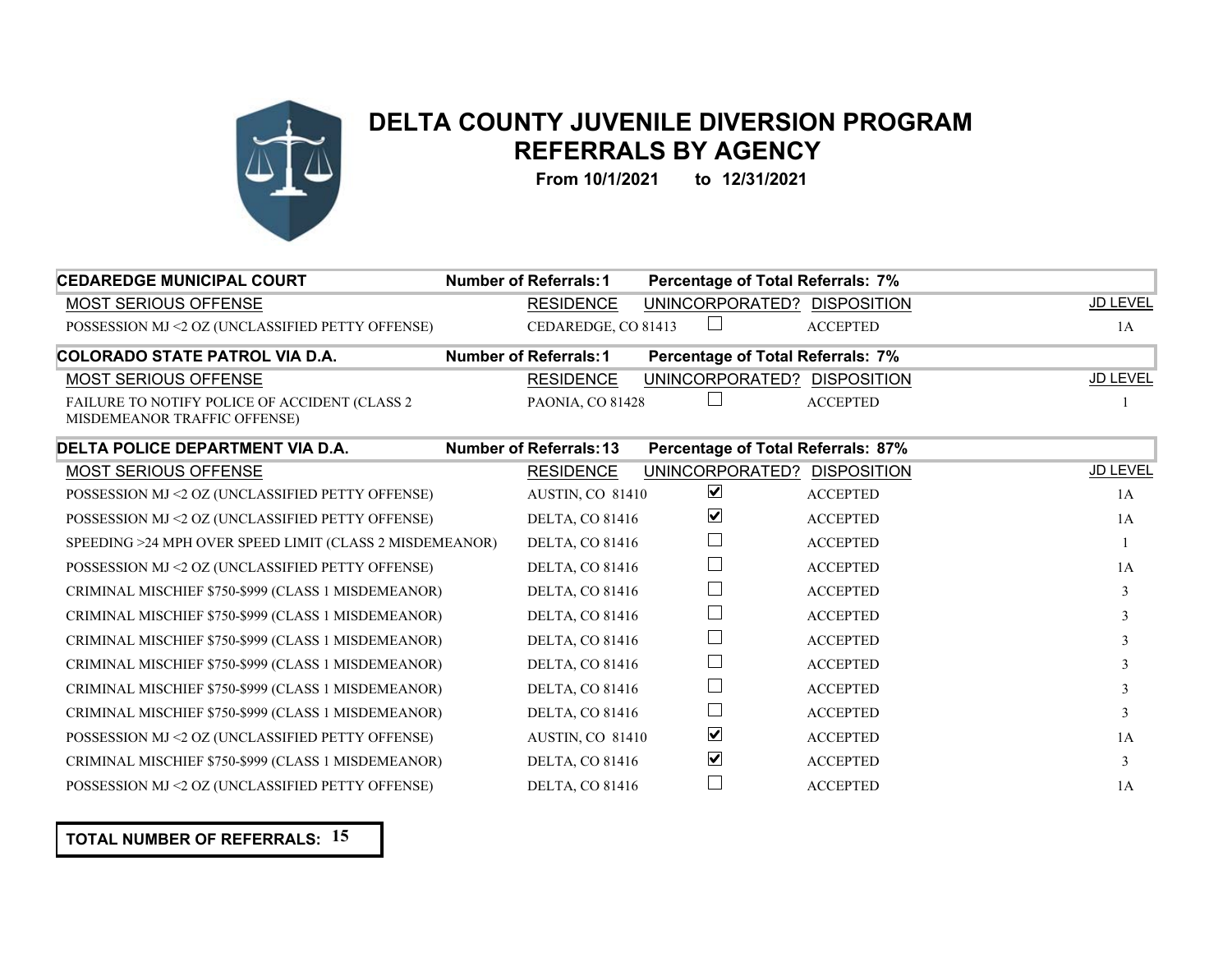

## **DELTA COUNTY JUVENILE DIVERSION PROGRAM REFERRALS BY CATEGORY OF OFFENSES**

**From 10/1/2021 to 12/31/2021**

| <b>CATEGORY</b>                  | <b>NUMBER OF CLIENTS:</b>                                     | <b>PERCENTAGE OF TOTAL:</b> |
|----------------------------------|---------------------------------------------------------------|-----------------------------|
| <b>DRUG</b>                      | 6                                                             | 40%                         |
| <b>MISDEMEANOR TRAFFIC</b>       | 2                                                             | 13%                         |
| <b>OFFENSES AGAINST PROPERTY</b> |                                                               | 47%                         |
|                                  | the control of the control of the con-<br><b>TOTAL:</b><br>15 |                             |